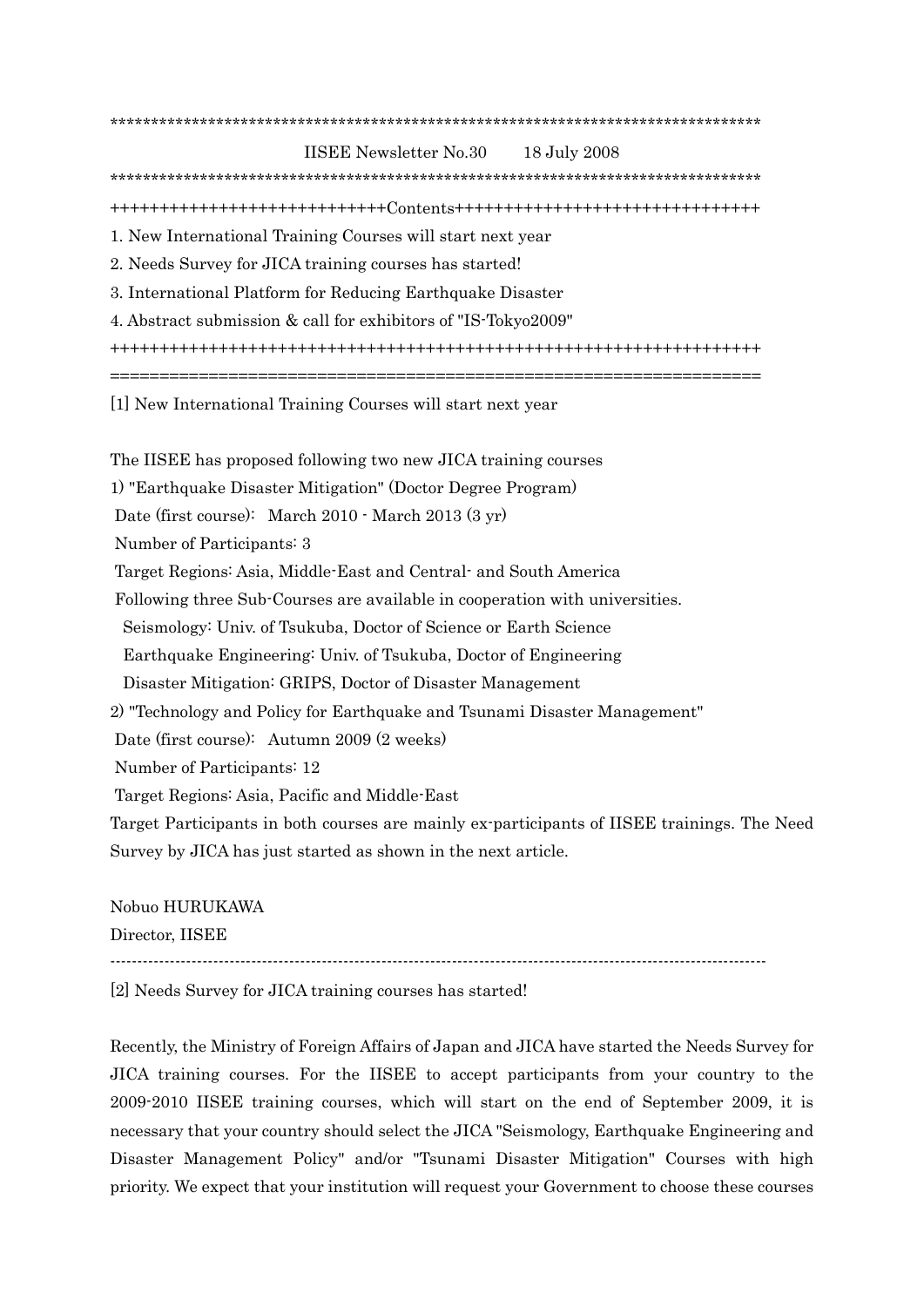with high priority among JICA training courses in the menu that JICA provide for your country. Therefore, we would like to ask you to encourage your institution to make actions in this direction. Since the deadline of the Needs Survey is the end of August, your immediate action is highly appreciated. We are looking forward to accepting participants from your institution in the near future.

Nobuo HURUKAWA

Director, IISEE

-------------------------------------------------------------------------------------------------------------------------

[3] International Platform for Reducing Earthquake Disaster

The IISEE has established the International Platform for Reducing Earthquake Disaster (IPRED) in cooperation with UNESCO and representatives of major earthquake-prone countries (Chile, Egypt, Indonesia, Kazakhstan, Mexico, Peru, Romania, and Turkey). The IISEE would act as the Centre of Excellence (COE) of this project, and assist the activities and maintenance of the network/platform. Dr. Koyama and I attended the first session of the IPRED held at UNESCO Headquarters in Paris on 8-10 July. For further information, please visit following websites and contact me:

http://portal.unesco.org/science/en/ev.php-URL\_ID=6584&URL\_DO=DO\_TOPIC&URL\_SEC TION=201.html

http://portal.unesco.org/en/ev.php-URL\_ID=43064&URL\_DO=DO\_TOPIC&URL\_SECTION= 201.html

Nobuo HURUKAWA Director, IISEE



Mr Koichiro Matsuura, Director-General of UNESCO, and the first session of the IPRED held at UNESCO Headquarters